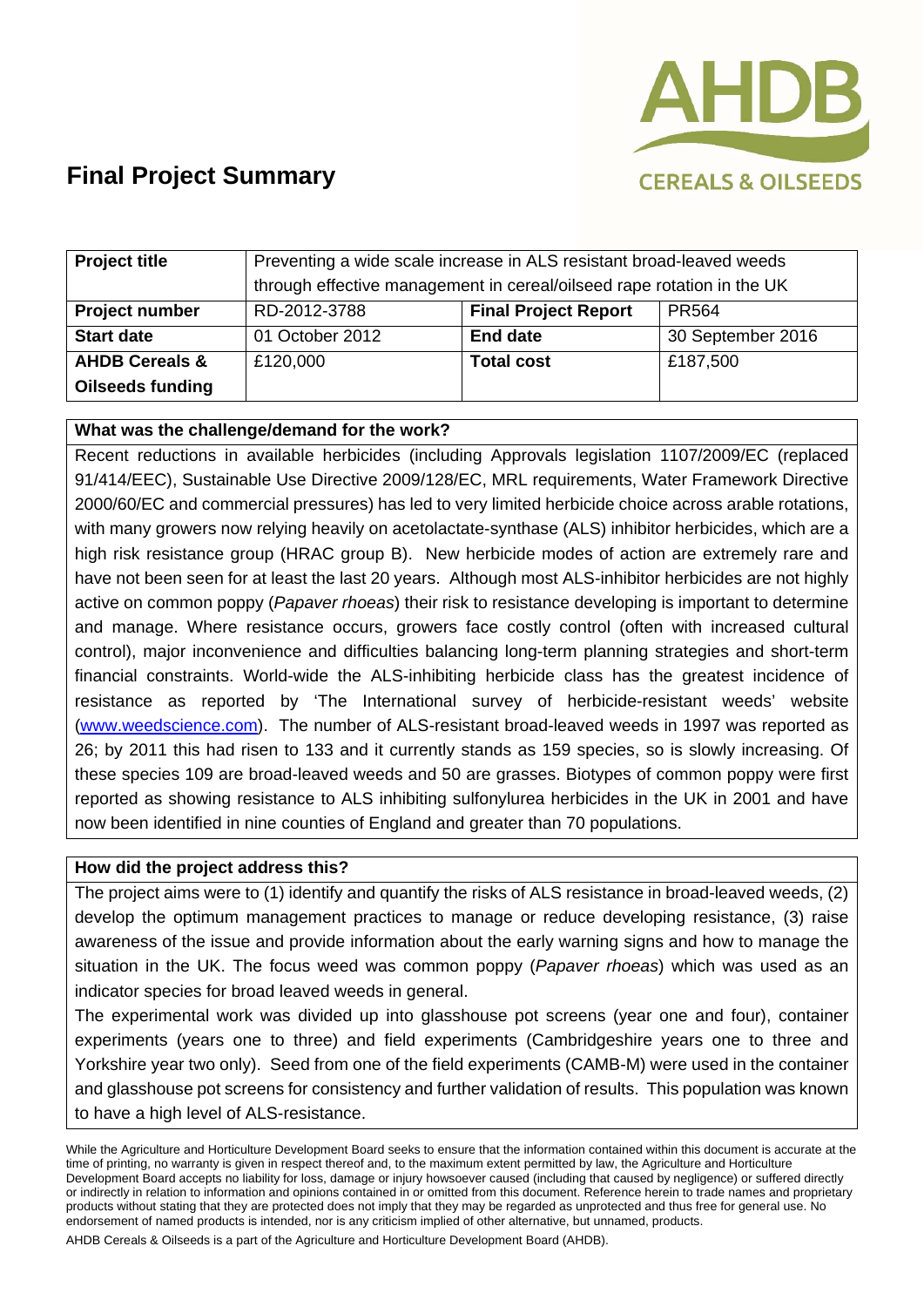

Year one of the CAMB-M field experiment included winter wheat and four herbicide treatments, 1) Untreated, 2) ALS alone, 3) Non-ALS + ALS, 4) Non-ALS only, which were repeated in the same plots annually. Details of the specific herbicides are shown in the table below.

| <b>Treatments</b> | <b>Wheat</b>                                                                                                   | <b>Oilseed rape</b>                                                                                   |
|-------------------|----------------------------------------------------------------------------------------------------------------|-------------------------------------------------------------------------------------------------------|
| <b>Untreated</b>  |                                                                                                                |                                                                                                       |
| <b>ALS alone</b>  | Metsulfuron-methyl (20% ww)<br>(Jubilee SX)                                                                    | Imazamox $(17.5 g/l)$                                                                                 |
| $Non-ALS + ALS$   | Flufencet $(60g/l)$ + pendimethalin<br>$(300g/l)$ (Crystal) fb.<br>Metsulfuron-methyl (20% ww)<br>(Jubilee SX) | Imazamox $(17.5 g/l)$ + metazachlor<br>$(375g/l)$ (Cleranda)                                          |
| <b>Non-ALS</b>    | Flufencet (60g/l) + pendimethalin<br>$(300g/l)$ (Crystal)<br>fb. MCPA (500g/l)                                 | Metazachlor (500g/l) (Butisan)<br>fb. Propyzamide $(500 g/l) +$<br>aminopyralid (5.3 g/l) (Astrokerb) |

These four treatments were repeated in two field years (including wheat and oilseed rape crops, so the herbicide product changed, but the four basic treatment principles remained) and three container trial years (with seed collected from survivors then re-sown and treatments repeated). Results from year one of the field experiments proved that no control of this already resistant population could be achieved by using an ALS alone, however, treatments containing a non-ALS + ALS and a non-ALS alone both provided a significant (p <0.001) level of poppy control of 96% and 98% respectively, compared to the untreated. There was no significant difference between these latter two treatments in year one.

Year two of the CAMB-M field experiment included winter wheat and oilseed rape sown within the same field trial location as year one. There was very good establishment of both crops and field conditions were very favourable for the autumn pre-emergence herbicides, and autumn post-emergence herbicides in oilseed rape and spring post-emergence herbicides in winter wheat. The results for the mean number of poppy heads per  $m^2$  for all herbicide treatments in year two are presented in Figure 1. The mean number of poppy heads was always lower in the oilseed rape cropped areas (mean untreated, 252 heads per  $m<sup>2</sup>$ ) compared to the wheat (mean untreated, 537 heads per  $m<sup>2</sup>$ ) due to plant competition. The ALS-alone herbicide treatment achieved no control compared to the untreated for both wheat and oilseed rape, with significantly ( $p>0.001$ ) more poppy heads per  $m<sup>2</sup>$  in wheat and a non-significant increase, compared to the untreated control, in oilseed rape.

While the Agriculture and Horticulture Development Board seeks to ensure that the information contained within this document is accurate at the time of printing, no warranty is given in respect thereof and, to the maximum extent permitted by law, the Agriculture and Horticulture Development Board accepts no liability for loss, damage or injury howsoever caused (including that caused by negligence) or suffered directly or indirectly in relation to information and opinions contained in or omitted from this document. Reference herein to trade names and proprietary products without stating that they are protected does not imply that they may be regarded as unprotected and thus free for general use. No endorsement of named products is intended, nor is any criticism implied of other alternative, but unnamed, products.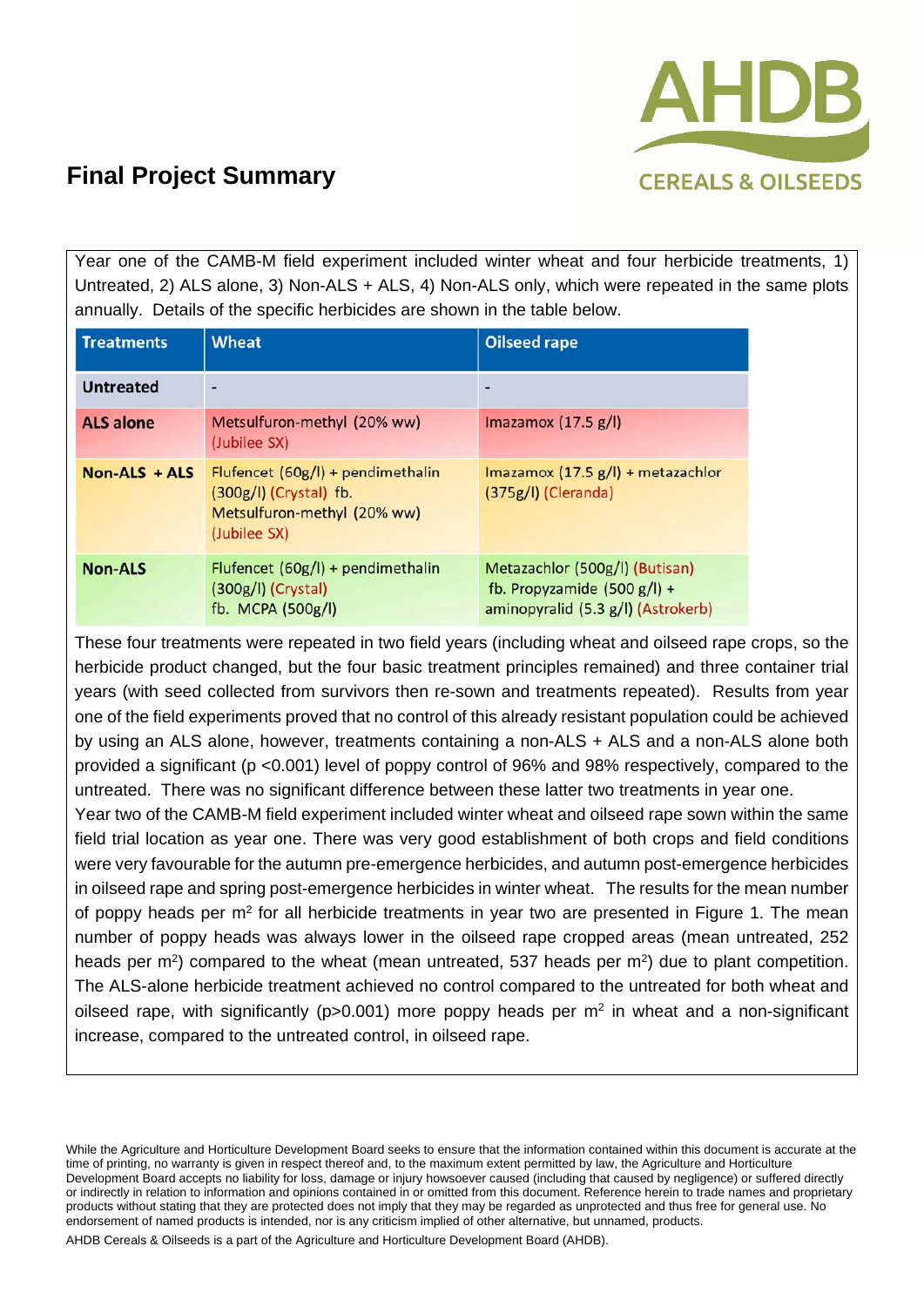



*Figure 1* The mean number of poppy heads per m<sup>2</sup> in the CAMB-M field trial in 2014, after two years of herbicide treatments and varied crop rotation.

The oilseed rape non-ALS + ALS herbicide treatment achieved no control of the CAMB-M field population, with a mean of 340 poppy heads per m<sup>2</sup>, which was more than the ALS-alone treatment of 320 poppy head per m<sup>2</sup>. The Non-ALS treatment in oilseed rape gave a significant (p>0.001) reduction in poppy heads (105 per m<sup>2</sup> remaining) compared to the untreated control, however this is still a large amount of poppy heads remaining in the crop that would set seed. The wheat non-ALS + ALS treatment and the non-ALS treatment both achieved a significant ( $p>0.001$ ) reduction in poppy heads per m<sup>2</sup> compared to the untreated of 81.4% and 89.4% control respectively.

Results from the container experiments support the field experiment findings and provide further evidence that poppy populations resistant to ALS-inhibitor herbicides can be controlled using other herbicide modes of action.

### **What outputs has the project delivered?**

The key results from both the field and container experiments showed that a non-ALS herbicide programme consistently provided the highest control across all experimental years and poppy populations (ALS-resistant and susceptible). A mixture or sequence of non-ALS + ALS herbicides also provided good control. The use of a post-emergent ALS inhibitor herbicide alone was always the weakest treatment with the poorest control of known resistant poppy populations. These results provide

While the Agriculture and Horticulture Development Board seeks to ensure that the information contained within this document is accurate at the time of printing, no warranty is given in respect thereof and, to the maximum extent permitted by law, the Agriculture and Horticulture Development Board accepts no liability for loss, damage or injury howsoever caused (including that caused by negligence) or suffered directly or indirectly in relation to information and opinions contained in or omitted from this document. Reference herein to trade names and proprietary products without stating that they are protected does not imply that they may be regarded as unprotected and thus free for general use. No endorsement of named products is intended, nor is any criticism implied of other alternative, but unnamed, products.